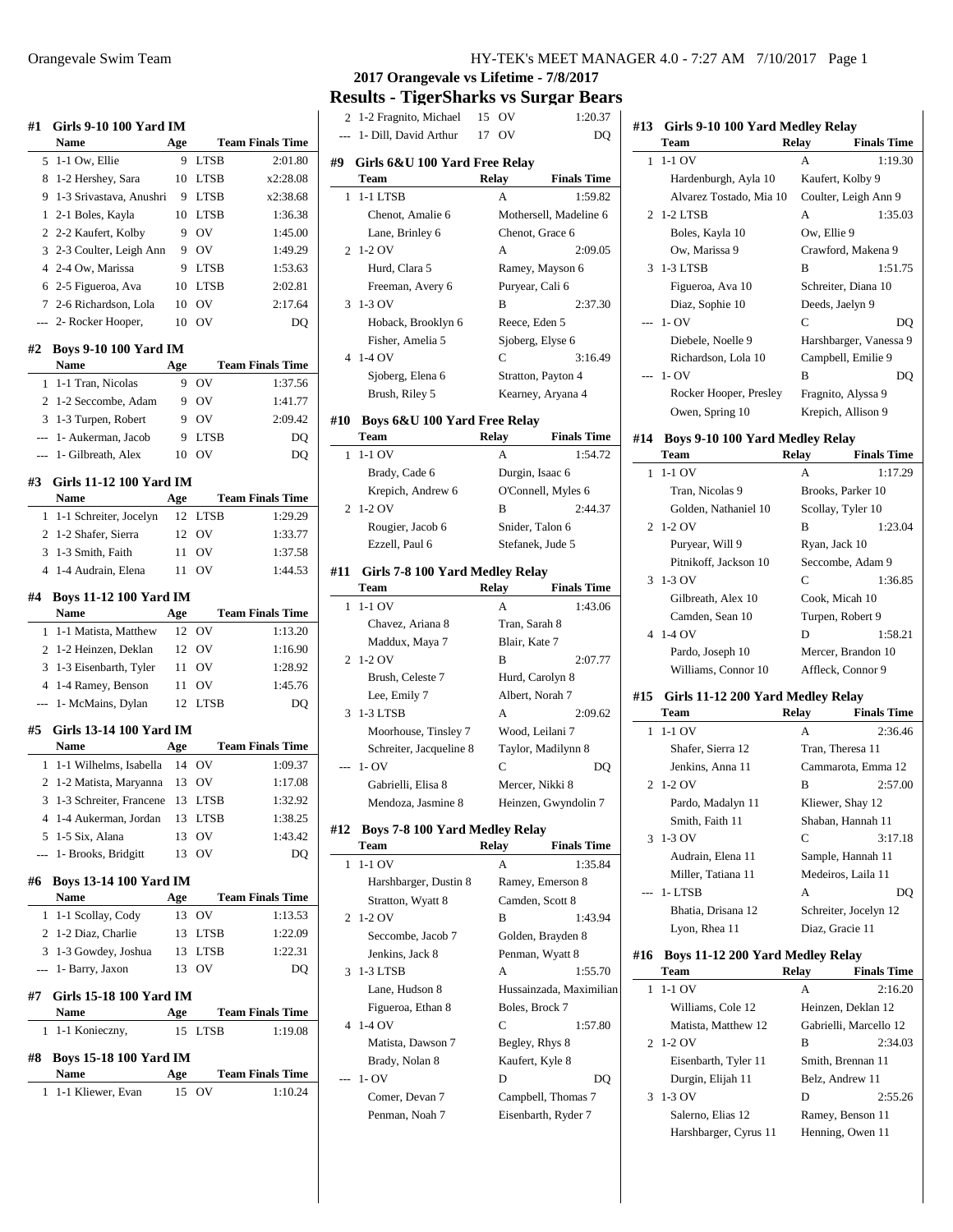| (#16<br>$---$  | Boys 11-12 200 Yard Medley Relay)<br>1- OV |                | С                       | DQ                            |
|----------------|--------------------------------------------|----------------|-------------------------|-------------------------------|
|                | Miller, Bob 12                             |                | Begley, Zane 12         |                               |
|                | Bain, Riley 11                             |                | Penman, Bode 11         |                               |
|                |                                            |                |                         |                               |
| #17            | Girls 13-14 200 Yard Medley Relay<br>Team  |                | Relay                   | <b>Finals Time</b>            |
| 1              | 1-1 OV                                     |                | А                       | 2:13.08                       |
|                | Ryan, Paige 13                             |                | Wilhelms, Isabella 14   |                               |
|                | Alvarez Tostado,                           |                | Matista, Maryanna 13    |                               |
| 2              | 1-2 OV                                     |                | в                       | 2:50.40                       |
|                | Smith, Hailee 14                           |                | Brooks, Bridgitt 13     |                               |
|                | Solis, Luisa 13                            |                | Cook, Corrina 14        |                               |
|                | $1 - OV$                                   |                | C                       | <b>XDQ</b>                    |
|                | Six, Alana 13                              |                | Hedtke, Lauren 13       |                               |
|                | Sjoberg, Anna 13                           |                |                         |                               |
|                | 1-LTSB                                     |                | A                       | DQ                            |
|                | Auleb, Erin 14                             |                | Lane, Brooklyn 13       |                               |
|                | Schreiter, Francene 13                     |                | Aukerman, Jordan 13     |                               |
| #18            | Boys 13-14 200 Yard Medley Relay<br>Team   |                | Relay                   | <b>Finals Time</b>            |
| 1              | $1-1$ OV                                   |                | A                       | 2:12.94                       |
|                | Scollay, Cody 13                           |                | Cahill, Patrick 13      |                               |
|                | Coulter, James 13                          |                | Penman, Logan 13        |                               |
|                |                                            |                |                         |                               |
| #20            | <b>Boys 15-18 200 Yard Medley Relay</b>    |                |                         |                               |
| 1              | Team<br>$1-1$ OV                           |                | Relay<br>А              | <b>Finals Time</b><br>2:09.39 |
|                | Dill, David Arthur 17                      |                | Kliewer, Evan 15        |                               |
|                | Rosenberger, Vincent 15                    |                | Beilgard, Austin 17     |                               |
| ---            | $1 - OV$                                   |                | В                       | X2:26.26                      |
|                | Cohen, Sean 15                             |                | Dill, David Laroy 16    |                               |
|                |                                            |                |                         |                               |
|                |                                            |                |                         |                               |
|                | Fragnito, Michael 15                       |                |                         |                               |
|                | #21 Girls 6&U 25 Yard Free                 |                |                         |                               |
|                | <b>Name</b>                                | Age<br>4       | <b>Team Finals Time</b> |                               |
| 13<br>14       | 1-1 Stratton, Payton                       |                | OV                      | x45.76                        |
| 15             | 1-2 Reece, Eden<br>1-3 Kearney, Aryana     |                | 5 OV<br>4 OV            | x46.26<br>x47.40              |
|                | 16 1-4 Sjoberg, Elena                      |                | 6 OV                    | x52.05                        |
| 17             | 1-5 Harris, Addison                        | 5              | OV                      | x58.51                        |
| 18             | 1-6 Brush, Riley                           | 5              | OV                      | x59.23                        |
| 19             | 1-7 Matista, Josie                         | $\overline{4}$ | OV                      | x1:00.15                      |
| 5              | 2-1 Mothersell,                            | 6              | <b>LTSB</b>             | 31.15                         |
| 6              | 2-2 Hoback, Brooklyn                       | 6              | OV                      | 33.71                         |
| 7              | 2-3 Fisher, Amelia                         | 5              | OV                      | 37.48                         |
| 9              | 2-4 Stiff, Celeste                         | 5              | <b>LTSB</b>             | x39.07                        |
| 10             | 2-5 Sjoberg, Elyse                         | 6              | OV                      | x39.18                        |
| 1              | 3-1 Puryear, Cali                          | 6              | OV                      | 24.79                         |
| 2              | 3-2 Chenot, Amalie                         | 6              | <b>LTSB</b>             | 25.30                         |
| 3              | 3-3 Chenot, Grace                          | 6              | LTSB                    | 26.90                         |
| $\overline{4}$ | 3-4 Lane, Brinley                          | 6              | <b>LTSB</b>             | 28.33                         |
| 8              | 3-5 Hurd, Clara                            | 5              | OV                      | 37.90                         |
| 11             | 3-6 Ramey, Mayson                          | 6              | OV                      | x41.77                        |

# **2017 Orangevale vs Lifetime - 7/8/2017 Results - TigerSharks vs Surgar Bears**

| #22            | <b>Boys 6&amp;U 25 Yard Free</b><br>Name       | Age    |             | <b>Team Finals Time</b> |
|----------------|------------------------------------------------|--------|-------------|-------------------------|
| 6              | 1-1 Ezzell, Paul                               | 6      | OV          | 37.76                   |
| 7              | 1-2 Rougier, Jacob                             | 6      | OV          | x37.90                  |
| 9              | 1-3 Staniszewski,                              | 5      | <b>LTSB</b> | 40.47                   |
| 10             | 1-4 O'Connors, Declan                          | 6      | OV          | x46.86                  |
| 11             | 1-5 Stefanek, Jude                             | 5      | OV          | x47.70                  |
| 12             | 1-6 Snider, Talon                              | 6      | OV          | x51.28                  |
| 1              | 2-1 Brady, Cade                                | 6      | OV          | 22.03                   |
| $\overline{c}$ | 2-2 Leineke, Stone                             | 6      | <b>LTSB</b> | 28.82                   |
| 3              | 2-3 Krepich, Andrew                            | 6      | OV          | 31.59                   |
| 4              | 2-4 Moorhouse, Tate                            | 5      | <b>LTSB</b> | 32.82                   |
| 5              | 2-5 O'Connell, Myles                           | 6      | OV          | 33.23                   |
|                | 2-6 Durgin, Isaac                              | 6      | OV          | x38.08                  |
| 8              |                                                |        |             |                         |
| #23            | Girls 7-8 25 Yard Free                         |        |             |                         |
|                | Name                                           | Age    |             | <b>Team Finals Time</b> |
| 7              | 1-1 Chavez, Ariana                             | 8      | OV          | x23.93                  |
| 11             | 1-2 Mendoza, Jasmine                           | 8      | OV          | x26.45                  |
| 14             | 1-3 Gabrielli, Elisa                           | 8      | OV          | x33.76                  |
| 15             | 1-4 Coulter, Noelle                            | 8      | OV          | x34.63                  |
| 6              | 2-1 Maddux, Maya                               | 7      | OV          | 23.56                   |
| 8              | 2-2 Lee, Emily                                 | 7      | OV          | x24.76                  |
| 9              | 2-3 Kearney, Aurora                            | 7      | OV          | x24.98                  |
| 13             | 2-4 Reece, Nova                                | 7      | OV          | x32.73                  |
| 1              | 3-1 Tran, Sarah                                | 8      | OV          | 19.26                   |
| $\overline{c}$ | 3-2 Blair, Kate                                | 7      | OV          | 19.50                   |
| 3              | 3-3 Taylor, Madilynn                           | 8      | <b>LTSB</b> | 22.62                   |
| 4              | 3-4 Wood, Leilani                              | 7      | <b>LTSB</b> | 23.38                   |
| 5              | 3-5 Albert, Norah                              | 7      | OV          | 23.44                   |
| 10             | 3-6 Heinzen,                                   | 7      | OV          | x26.33                  |
| 12             | 3-7 Moorhouse,                                 | 7      | <b>LTSB</b> | 30.64                   |
|                |                                                |        |             |                         |
| #24            | Boys 7-8 25 Yard Free<br><b>Name</b>           | Age    |             | <b>Team Finals Time</b> |
| 13             | 1-1 Hoback, Casey                              | 8      | OV          | x27.61                  |
| 16             | 1-2 Comer, Devan                               | 7      | OV          | x30.25                  |
| 17             |                                                | 7      | OV          | x34.34                  |
|                | 1-3 Karapetyan, Shaunt<br>1-4 Campbell, Thomas |        | OV          | x38.76                  |
| 18             | 1-5 Hunter, Oliver                             | 7<br>8 | OV          | x39.07                  |
| 19             |                                                |        |             |                         |
| 3              | 2-1 Harshbarger,                               | 8      | OV          | 19.30                   |
| 8              | 2-2 Stratton, Wyatt                            | 8      | OV          | x23.78                  |
| 10             | 2-3 Matista, Dawson                            | 7      | OV          | x24.47                  |
| 11             | 2-4 Bain, Jacoby                               | 8      | OV          | x24.74                  |
| 12             | 2-5 Begley, Rhys                               | 8      | OV          | x24.77                  |
| 14             | 2-6 Harter, Mason                              | 8      | OV          | x29.22                  |
| 15             | 2-7 Audrain, Alden                             | 8      | OV          | x29.78                  |
|                | 20 2-8 Eisenbarth, Ryder                       | 7      | OV          | x39.44                  |
| 1              | 3-1 Golden, Brayden                            | 8      | OV          | 18.07                   |
| 2              | 3-2 Deeds, Keegan                              | 8      | LTSB        | 18.85                   |
| 4              | 3-3 Lane, Hudson                               | 8      | LTSB        | 19.43                   |
| 5              | 3-4 Jenkins, Jack                              | 8      | OV          | 20.04                   |
| 6              | 3-5 Ramey, Emerson                             | 8      | OV          | 20.46                   |
| 7              | 3-6 Brady, Nolan                               | 8      | OV          | x22.33                  |
| 9              | 3-7 Clark, Riley                               | 8      | LTSB        | 23.89                   |
|                |                                                |        |             |                         |

| #25            | Girls 9-10 25 Yard Free                |     |                |                         |
|----------------|----------------------------------------|-----|----------------|-------------------------|
|                | <b>Name</b>                            | Age |                | <b>Team Finals Time</b> |
| 4              | 2-1 Rocker Hooper,                     | 10  | OV             | 19.88                   |
| 7              | 2-2 Diebele, Noelle                    | 9   | OV             | x20.66                  |
| 8              | 2-3 Campbell, Emilie                   | 9   | OV             | x21.50                  |
| 10             | 2-4 Drew, Allison                      | 9   | O <sub>V</sub> | x23.54                  |
| 13             | 2-5 Fragnito, Alyssa                   | 9   | OV             | x29.71                  |
| 14             | 2-6 Six, Ashlyn                        | 9   | OV             | x33.32                  |
| $\mathbf{1}$   | 3-1 Alvarez Tostado,                   | 10  | OV             | 14.59                   |
| $\overline{c}$ | 3-2 Hardenburgh, Ayla                  | 10  | OV             | 16.16                   |
| 3              | 3-3 Harshbarger,                       | 9   | OV             | 19.77                   |
| 5              | 3-4 Krepich, Allison                   | 9   | OV             | x20.13                  |
| 6              | 3-5 Crawford, Makena                   | 9   | <b>LTSB</b>    | 20.15                   |
| 9              | 3-6 Deeds, Jaelyn                      | 9   | <b>LTSB</b>    | 22.86                   |
| 11             | 3-7 Srivastava, Anushri                | 9   | <b>LTSB</b>    | 24.82                   |
| 12             | 3-8 Diaz, Sophie                       | 10  | <b>LTSB</b>    | 28.49                   |
|                |                                        |     |                |                         |
| #26            | Boys 9-10 25 Yard Free                 |     |                |                         |
|                | Name                                   | Age |                | <b>Team Finals Time</b> |
| 15             | 1-1 Affleck, Connor                    | 9   | OV             | x25.43                  |
| 16             | 1-2 Pardo, Joseph                      | 10  | OV             | x36.62                  |
| $\overline{4}$ | 2-1 Puryear, Will                      | 9   | OV             | 17.52                   |
| 6              | 2-2 Cook, Micah                        | 10  | OV             | x18.72                  |
| 7              | 2-3 Camden, Sean                       | 10  | OV             | x19.78                  |
| 8              | 2-4 Mercer, Brandon                    | 10  | OV             | x20.65                  |
| 9              | 2-5 Dover, Andrew                      | 10  | O <sub>V</sub> | x20.67                  |
| 10             | 2-6 Belz, Anthony                      | 9   | OV             | x21.26                  |
| 12             | 2-7 Espinoza, Jonathon                 | 10  | OV             | x21.90                  |
| 14             | 2-8 Winchell, Nate                     | 10  | OV             | x24.30                  |
| 1              | 3-1 Golden, Nathaniel                  | 10  | OV             | 14.65                   |
| $\overline{c}$ | 3-2 Scollay, Tyler                     | 10  | OV             | 16.00                   |
| 3              | 3-3 Brooks, Parker                     | 10  | OV             | 17.04                   |
| 5              | 3-4 Pitnikoff, Jackson                 | 10  | OV             | x17.77                  |
| 11             | 3-5 McMains, Brady                     | 9   | <b>LTSB</b>    | 21.43                   |
| 13             | 3-6 Callaway, Andrew                   | 9   | <b>LTSB</b>    | 22.59                   |
|                |                                        |     |                |                         |
| #27            | Girls 11-12 50 Yard Free               |     |                |                         |
|                | Name                                   | Age |                | <b>Team Finals Time</b> |
| 5              | 1-1 Pardo, Madalyn                     | 11  | OV             | 36.70                   |
| 6              | 1-2 Medeiros, Laila                    | 11  | O <sub>V</sub> | x38.63                  |
| 8              | 1-3 Sample, Hannah                     | 11  | ov             | x39.26                  |
| 10             | 1-4 Legari, Maya                       | 12  | OV             | x40.15                  |
| 13             | 1-5 Eddis, Katelyn                     | 11  | OV             | x49.18                  |
| 14             | 1-6 Miller, Tatiana                    | 11  | OV             | x50.27                  |
| 1              | 2-1 Tran, Theresa                      | 11  | OV             | 30.01                   |
| $\overline{c}$ | 2-2 Cammarota, Emma                    | 12  | OV             | 34.93                   |
| 3              | 2-3 Schreiter, Jocelyn                 | 12  | LTSB           | 35.17                   |
| $\overline{4}$ | 2-4 Shaban, Hannah                     | 11  | OV             | 36.39                   |
| 7              | 2-5 Bhatia, Drisana                    | 12  | LTSB           | 38.98                   |
| 9              | 2-6 Lyon, Rhea                         | 11  | <b>LTSB</b>    | 39.93                   |
| 11             | 2-7 Kliewer, Shay                      | 12  | OV             | x43.96                  |
| 12             | 2-8 Diaz, Gracie                       | 11  | LTSB           | 44.08                   |
|                |                                        |     |                |                         |
| #28            | <b>Boys 11-12 50 Yard Free</b><br>Name | Age |                | <b>Team Finals Time</b> |
| 5              | 1-1 Miller, Bob                        | 12  | ov             | 32.47                   |
| 7              | 1-2 Harshbarger, Cyrus                 | 11  | ov             | x33.46                  |
| 8              | 1-3 Bain, Riley                        | 11  | OV             | x33.73                  |
|                |                                        |     |                |                         |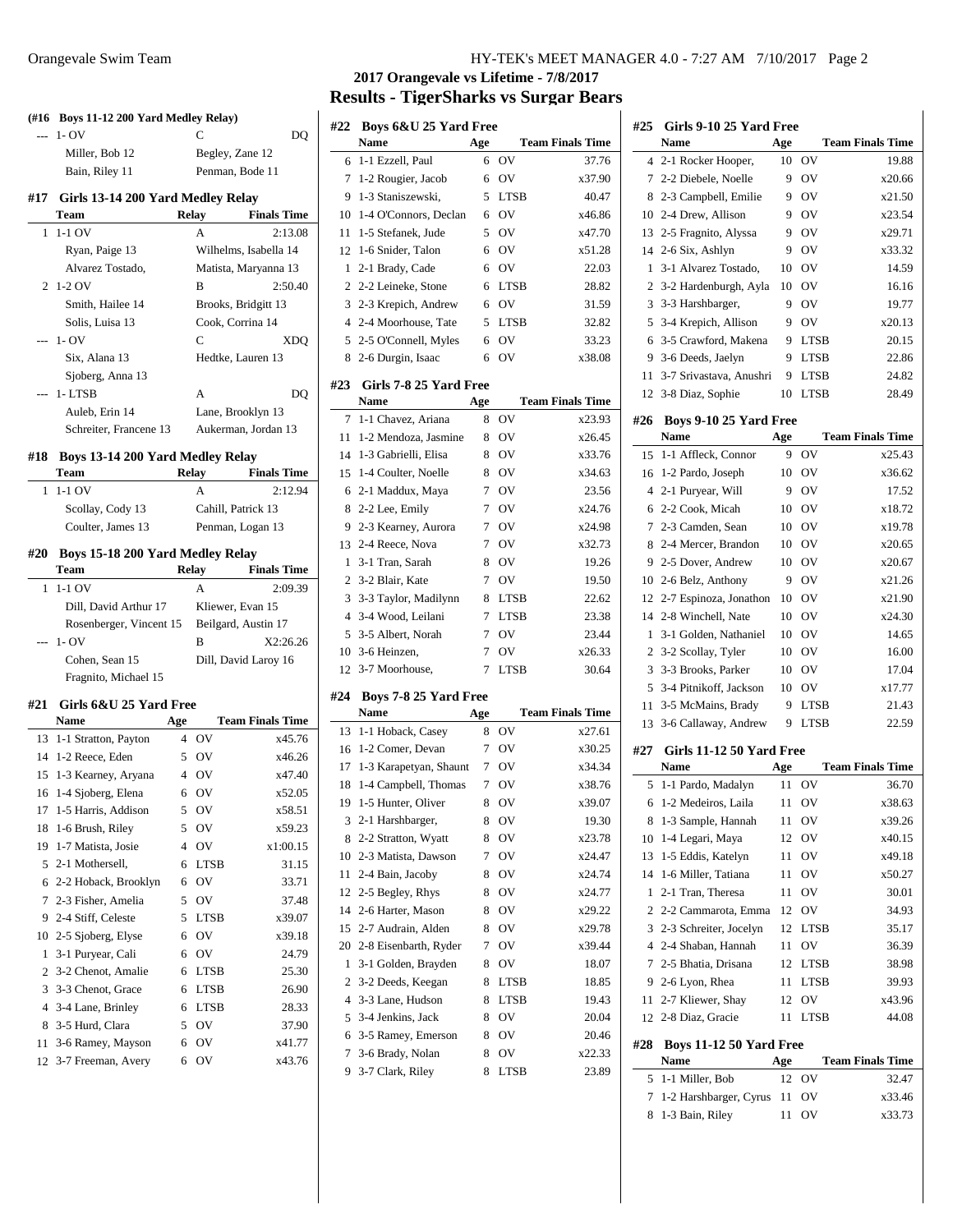| (#28)          | <b>Boys 11-12 50 Yard Free)</b>        |     |             |                         |
|----------------|----------------------------------------|-----|-------------|-------------------------|
| 9              | 1-4 Belz, Andrew                       | 11  | OV          | x33.82                  |
| 10             | 1-5 Henning, Owen                      | 11  | OV          | x34.11                  |
| 12             | 1-6 Hunter, Thomas                     | 12  | OV          | x37.18                  |
| 13             | 1-7 Begley, Zane                       | 12  | OV          | x38.84                  |
| 14             | 1-8 Fear, Austin                       | 12  | OV          | x40.10                  |
| 1              | 2-1 Williams, Cole                     | 12  | OV          | 29.26                   |
| 2              | 2-2 Matista, Matthew                   | 12  | OV          | 29.54                   |
| 3              | 2-3 Gabrielli, Marcello                | 12  | OV          | 31.47                   |
| $\overline{4}$ | 2-4 Crawford, Peyton                   | 11  | <b>LTSB</b> | 31.72                   |
| 6              | 2-5 Durgin, Elijah                     | 11  | <b>OV</b>   | x33.40                  |
| 11             | 2-6 McMains, Dylan                     | 12  | <b>LTSB</b> | 36.53                   |
| 15             | 2-7 Feinberg, Noah                     | 11  | <b>LTSB</b> | 51.55                   |
| #29            | Girls 13-14 50 Yard Free               |     |             |                         |
|                | Name                                   | Age |             | <b>Team Finals Time</b> |
| 7              | 1-1 Cook, Corrina                      | 14  | OV          | 38.58                   |
|                | 10 1-2 Sjoberg, Anna                   | 13  | OV          | x40.73                  |
| 11             | 1-3 Hedtke, Lauren                     | 13  | OV          | x41.20                  |
| 1              | 2-1 Alvarez Tostado,                   | 13  | <b>OV</b>   | 28.81                   |
| $\overline{c}$ | 2-2 Matista, Maryanna                  | 13  | <b>OV</b>   | 30.07                   |
| 3              | 2-3 Schreiter, Francene                | 13  | LTSB        | 32.65                   |
| $\overline{4}$ | 2-4 Solis, Luisa                       |     | 13 OV       | 33.44                   |
| 5              | 2-5 Lane, Brooklyn                     |     | 13 LTSB     | 34.70                   |
| 6              | 2-6 Aukerman, Jordan                   |     | 13 LTSB     | 37.46                   |
| 8              | 2-7 Auleb, Erin                        | 14  | <b>LTSB</b> | 38.93                   |
| 9              | 2-8 Smith, Hailee                      | 14  | <b>OV</b>   | x40.02                  |
|                |                                        |     |             |                         |
| #30            | <b>Boys 13-14 50 Yard Free</b>         |     |             |                         |
|                |                                        |     |             |                         |
|                | Name                                   | Age |             | <b>Team Finals Time</b> |
| 6              | 1-1 Fragnito,                          | 13  | OV          | x1:33.48                |
| 1              | 2-1 Coulter, James                     | 13  | OV          | 25.87                   |
| 2              | 2-2 Cahill, Patrick                    |     | 13 OV       | 29.52                   |
| 3              | 2-3 Scollay, Cody                      |     | 13 OV       | 29.63                   |
|                | 4 2-4 Gowdey, Joshua                   |     | 13 LTSB     | 30.65                   |
| 5              | 2-5 Penman, Logan                      | 13  | <b>OV</b>   | 32.19                   |
| #31            | Girls 15-18 50 Yard Free               |     |             |                         |
|                | Name                                   | Age |             | <b>Team Finals Time</b> |
| 1              | 1-1 Konieczny,                         |     | 15 LTSB     | 29.71                   |
| #32            | Boys 15-18 50 Yard Free                |     |             |                         |
|                | Name                                   | Age |             | <b>Team Finals Time</b> |
| 1              | 1-1 Beilgard, Austin                   | 17  | OV          | 27.08                   |
| 2              | 1-2 Rosenberger,                       | 15  | OV          | 29.83                   |
| 3              | 1-3 Dill, David Laroy                  | 16  | OV          | 32.80                   |
| $\overline{4}$ | 1-4 Cohen, Sean                        | 15  | OV          | 35.80                   |
|                |                                        |     |             |                         |
| #33            | Girls 6&U 25 Yard Back<br>Name         | Age |             | <b>Team Finals Time</b> |
| 8              | 1-1 Fisher, Amelia                     | 5   | ov          | 40.38                   |
| 10             | 1-2 Stratton, Payton                   | 4   | OV          | x50.86                  |
| 12             | 1-3 Sjoberg, Elena                     | 6   | OV          | x55.18                  |
| 15             |                                        | 5   | OV          | x58.52                  |
| 16             | 1-4 Brush, Riley<br>1-5 Matista, Josie | 4   | OV          | x1:04.29                |
| 17             | 1-6 Harris, Addison                    | 5   | OV          | x1:08.10                |
| 6              | 2-1 Lane, Brinley                      | 6   | <b>LTSB</b> | 34.77                   |

**2017 Orangevale vs Lifetime - 7/8/2017 Results - TigerSharks vs Surgar Bears**

| 11             | 2-3 Kearney, Aryana                   | 4      | OV                            | x50.89                  |
|----------------|---------------------------------------|--------|-------------------------------|-------------------------|
| 13             | 2-4 Hoback, Brooklyn                  | 6      | OV                            | x55.54                  |
| 14             | 2-5 Reece, Eden                       | 5      | OV                            | x57.67                  |
| $\overline{a}$ | 2- Stiff, Celeste                     | 5      | <b>LTSB</b>                   | DO                      |
| 1              | 3-1 Puryear, Cali                     | 6      | OV                            | 25.68                   |
| $\overline{2}$ | 3-2 Chenot, Amalie                    | 6      | <b>LTSB</b>                   | 31.28                   |
| 3              | 3-3 Chenot, Grace                     | 6      | <b>LTSB</b>                   | 31.65                   |
| $\overline{4}$ | 3-4 Hurd, Clara                       | 5      | OV                            | 33.70                   |
| 5              | 3-5 Mothersell,                       | 6      | <b>LTSB</b>                   | 33.99                   |
| 7              | 3-6 Ramey, Mayson                     | 6      | OV                            | 36.37                   |
| $---$          | 3- Freeman, Avery                     | 6      | OV                            | DO                      |
| #34            | Boys 6&U 25 Yard Back                 |        |                               |                         |
|                | <b>Name</b>                           | Age    |                               | <b>Team Finals Time</b> |
| 5              | 1-1 Durgin, Isaac                     | 6      | OV                            | 42.27                   |
| 6              | 1-2 Snider, Talon                     | 6      | OV                            | x43.08                  |
| 8              | 1-3 Stefanek, Jude                    | 5      | OV                            | x48.36                  |
| 10             | 1-4 Staniszewski,                     | 5      | <b>LTSB</b>                   | 48.90                   |
| 11             | 1-5 Ezzell, Paul                      | 6      | OV                            | x50.19                  |
| 12             | 1-6 O'Connors, Declan                 | 6      | OV                            | x56.94                  |
| $\mathbf{1}$   | 2-1 Brady, Cade                       | 6      | OV                            | 28.47                   |
| $\overline{2}$ | 2-2 O'Connell, Myles                  | 6      | OV                            | 34.39                   |
| 3              | 2-3 Leineke, Stone                    | 6      | <b>LTSB</b>                   | 35.51                   |
| $\overline{4}$ | 2-4 Rougier, Jacob                    | 6      | OV                            | 35.76                   |
| 7              | 2-5 Krepich, Andrew                   | 6      | OV                            | x46.23                  |
| 9              | 2-6 Moorhouse, Tate                   | 5      | <b>LTSB</b>                   | 48.47                   |
|                |                                       |        |                               |                         |
| #35            | Girls 7-8 25 Yard Back<br>Name        |        |                               | <b>Team Finals Time</b> |
|                |                                       | Age    |                               |                         |
|                |                                       |        |                               |                         |
| 7              | 1-1 Brush, Celeste                    | 7      | OV                            | 32.68                   |
| 6              | 2-1 Mendoza, Jasmine                  | 8      | OV                            | 29.54                   |
| 9              | 2-2 Albert, Norah                     | 7      | OV                            | x33.56                  |
| 10             | 2-3 Coulter, Noelle                   | 8      | OV                            | x34.12                  |
| 11             | 2-4 Maddux, Maya                      | 7      | OV                            | x38.01                  |
| 13             | 2-5 Moorhouse,                        | 7      | <b>LTSB</b>                   | 42.95                   |
| $*1$           | 3-1 Wood, Leilani                     | 7      | <b>LTSB</b>                   | 26.77                   |
| $*1$           | 3-1 Schreiter,                        | 8      | <b>LTSB</b>                   | 26.77                   |
| 3              | 3-3 Lee, Emily                        | 7      | OV                            | 27.67                   |
| $\overline{4}$ | 3-4 Hurd, Carolyn                     | 8      | OV                            | 27.77                   |
| 5              | 3-5 Taylor, Madilynn                  | 8      | <b>LTSB</b>                   | 28.51                   |
| 8              | 3-6 Mercer, Nikki                     |        | 8 OV                          | x32.73                  |
| 12             | 3-7 Reece, Nova                       | 7      | OV                            | x38.59                  |
| #36            | Boys 7-8 25 Yard Back                 |        |                               |                         |
|                | Name                                  | Age    |                               | <b>Team Finals Time</b> |
| 19             | 1-1 Audrain, Alden                    | 8      | OV                            | x37.49                  |
| 12             | 2-1 Eisenbarth, Ryder                 | 7      | $\overline{\text{O}}\text{V}$ | x31.78                  |
| 14             | 2-2 Hoback, Casey                     | 8      | ov                            | x32.71                  |
| 15             | 2-3 Bell, Daniel                      | 7      | ov                            | x33.05                  |
| 17             | 2-4 Harter, Mason                     | 8      | ov                            | x36.28                  |
| 18             | 2-5 Penman, Noah                      | 7      | OV                            | x37.24                  |
| 20             | 2-6 Campbell, Thomas                  | 7      | OV                            | x42.39                  |
| 21             | 2-7 Karapetyan, Shaunt                | 7      | OV                            | x45.31                  |
| 23             | 2-8 Hunter, Oliver                    | 8      | ov                            | x1:04.49                |
| 3              | 3-1 Kaufert, Kyle                     | 8      | OV                            | 25.11                   |
| 4              | 3-2 Ramey, Emerson                    | 8      | OV                            | 25.26                   |
| 8<br>11        | 3-3 Begley, Rhys<br>3-4 Penman, Wyatt | 8<br>8 | OV<br>OV                      | x28.25<br>x30.43        |

| 22             | 3-7 Clark, Riley         | 8   | <b>LTSB</b> | x48.36                  |
|----------------|--------------------------|-----|-------------|-------------------------|
| $\overline{a}$ | 3- Seccombe, Jacob       | 7   | OV          | DQ                      |
| 1              | 4-1 Boles, Brock         | 7   | <b>LTSB</b> | 23.81                   |
| $\overline{c}$ | 4-2 Camden, Scott        | 8   | OV          | 23.91                   |
| 5              | 4-3 Deeds, Keegan        | 8   | <b>LTSB</b> | 25.83                   |
| 6              | 4-4 Harshbarger,         | 8   | OV          | 26.25                   |
| 7              | 4-5 Jenkins, Jack        | 8   | OV          | x26.44                  |
| 9              | 4-6 Hussainzada,         | 7   | <b>LTSB</b> | 29.78                   |
| 10             | 4-7 Bain, Jacoby         | 8   | OV          | x30.23                  |
| #37            | Girls 9-10 25 Yard Back  |     |             |                         |
|                | <b>Name</b>              | Age |             | <b>Team Finals Time</b> |
| 9              | 1-1 Diaz, Sophie         | 10  | <b>LTSB</b> | x31.09                  |
| 7              | 2-1 Srivastava, Anushri  | 9   | <b>LTSB</b> | 27.27                   |
| 8              | 2-2 Deeds, Jaelyn        | 9   | <b>LTSB</b> | x29.12                  |
| 12             | 2-3 Drew, Allison        | 9   | OV          | x34.62                  |
| 13             | 2-4 Richardson, Lola     | 10  | OV          | x34.80                  |
| 14             | 2-5 Six, Ashlyn          | 9   | OV          | x41.49                  |
| 1              | 3-1 Coulter, Leigh Ann   | 9   | OV          | 22.89                   |
| $\overline{2}$ | 3-2 Krepich, Allison     | 9   | OV          | 23.61                   |
| 3              | 3-3 Owen, Spring         | 10  | OV          | 23.62                   |
| $\overline{4}$ | 3-4 Schreiter, Diana     | 10  | <b>LTSB</b> | 24.75                   |
| 5              | 3-5 Crawford, Makena     | 9   | <b>LTSB</b> | 25.02                   |
| 6              | 3-6 Ow, Ellie            | 9   | <b>LTSB</b> | 27.03                   |
| 10             | 3-7 Hershey, Sara        | 10  | <b>LTSB</b> | x31.94                  |
| 11             | 3-8 Fragnito, Alyssa     | 9   | OV          | 32.18                   |
|                |                          |     |             |                         |
| #38            | Boys 9-10 25 Yard Back   |     |             |                         |
|                | <b>Name</b>              | Age |             | <b>Team Finals Time</b> |
|                |                          |     |             |                         |
| 14             | 1-1 Affleck, Connor      | 9   | OV          | x31.54                  |
| 16             | 1-2 Pardo, Joseph        | 10  | OV          | x43.10                  |
| 3              | 2-1 Deen, Coen           | 10  | OV          | 20.45                   |
| 4              | 2-2 Williams, Connor     | 10  | OV          | 23.58                   |
| 5              | 2-3 Turpen, Robert       | 9   | OV          | x24.35                  |
| 8              | 2-4 Dover, Andrew        | 10  | OV          | x27.11                  |
| 9              | 2-5 Ryan, Jack           | 10  | OV          | x27.48                  |
| 10             | 2-6 Espinoza, Jonathon   | 10  | OV          | x28.18                  |
| 11             | 2-7 Belz, Anthony        | 9   | OV          | x29.38                  |
| 12             | 2-8 Winchell, Nate       | 10  | OV          | x29.51                  |
| 1              | 3-1 Scollay, Tyler       | 10  | OV          | 19.57                   |
| 2              | 3-2 Tran, Nicolas        | 9   | OV          | 19.73                   |
| 6              | 3-3 Gilbreath, Alex      | 10  | OV          | x24.75                  |
| 7              | 3-4 Camden, Sean         | 10  | OV          | x25.09                  |
| 13             | 3-5 McMains, Brady       | 9   | LTSB        | 30.48                   |
| 15             | 3-6 Callaway, Andrew     | 9   | <b>LTSB</b> | 34.93                   |
| #39            | Girls 11-12 50 Yard Back |     |             |                         |
|                | Name                     | Age |             | <b>Team Finals Time</b> |
| 3              | 1-1 Smith, Faith         | 11  | OV          | 48.39                   |
| 9              | 1-2 Eddis, Katelyn       | 11  | OV          | x54.77                  |
| 10             | 1-3 Miller, Tatiana      | 11  | OV          | x56.40                  |
| 11             | 1-4 Legari, Maya         | 12  | OV          | x1:00.11                |
| $\overline{a}$ | 1- Medeiros, Laila       | 11  | OV          | DQ                      |
| 1              | 2-1 Jenkins, Anna        | 11  | OV          | 40.53                   |
| 2              | 2-2 Pardo, Madalyn       | 11  | OV          | 47.59                   |
| 4              | 2-3 Kliewer, Shay        | 12  | ov          | 49.17                   |

 3-5 Lane, Hudson 8 LTSB 31.84 16 3-6 Brady, Nolan 8 OV x33.82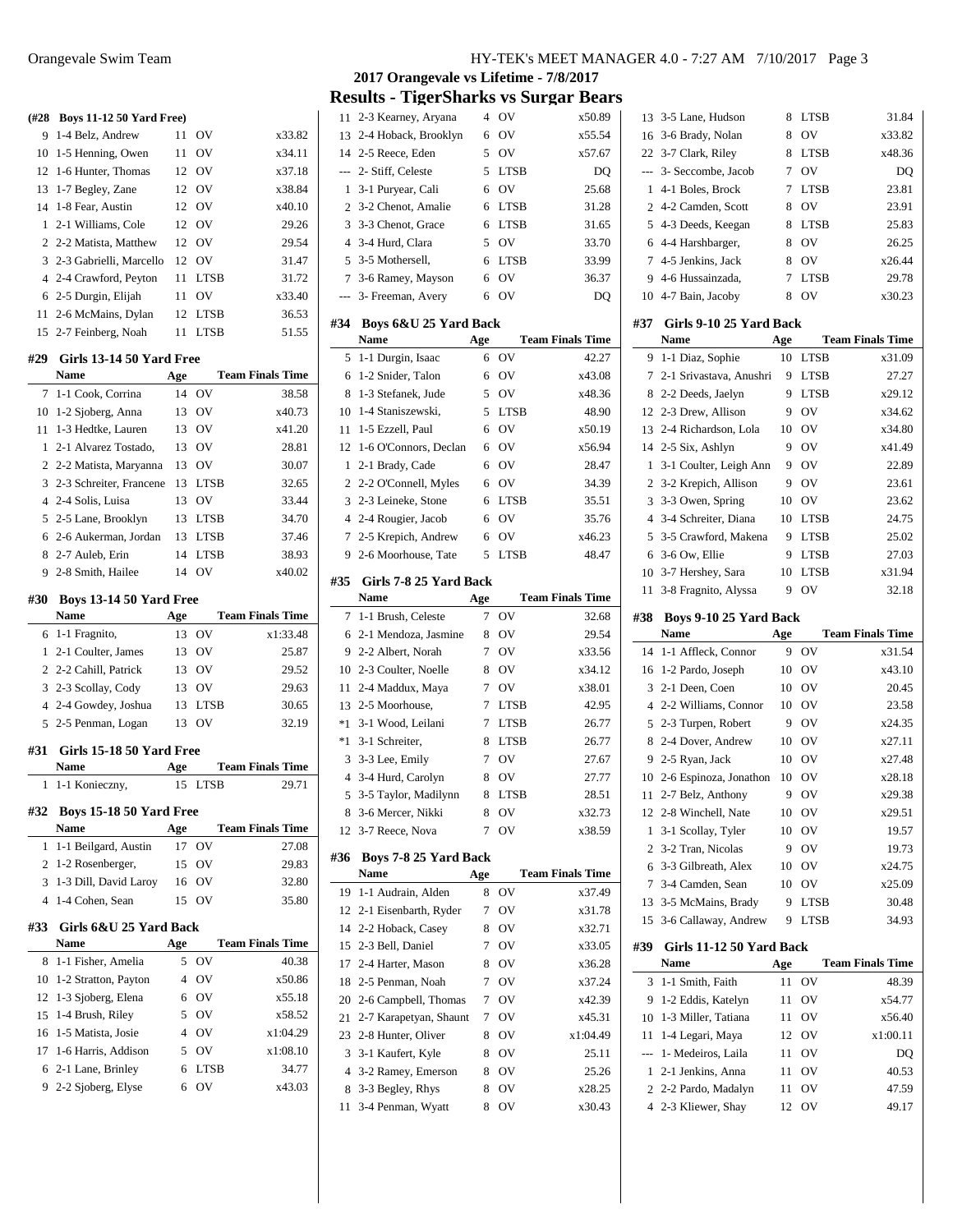| (#39           | Girls 11-12 50 Yard Back)                |     |             |                         |
|----------------|------------------------------------------|-----|-------------|-------------------------|
| 5              | 2-4 Lyon, Rhea                           | 11  | LTSB        | 51.06                   |
| 6              | 2-5 Audrain, Elena                       | 11  | OV          | x52.24                  |
| 7              | 2-6 Bhatia, Drisana                      | 12  | <b>LTSB</b> | 53.31                   |
| 8              | 2-7 Diaz, Gracie                         | 11  | <b>LTSB</b> | 54.71                   |
| #40            |                                          |     |             |                         |
|                | Boys 11-12 50 Yard Back<br><b>Name</b>   | Age |             | <b>Team Finals Time</b> |
| 6              | 1-1 Smith, Brennan                       | 11  | OV          | x41.66                  |
| 7              | 1-2 Henning, Owen                        | 11  | OV          | x46.40                  |
| 8              | 1-3 Salerno, Elias                       | 12  | OV          | x46.76                  |
| 9              | 1-4 Penman, Bode                         | 11  | OV          | x47.41                  |
| 10             | 1-5 Hunter, Thomas                       | 12  | OV          | x48.28                  |
| 11             |                                          |     | OV          |                         |
|                | 1-6 Turpen, Jacob                        | 11  | OV          | x48.90                  |
| 12             | 1-7 Belz, Andrew                         | 11  |             | x48.98                  |
| 13             | 1-8 Olson, Michael                       | 11  | OV          | x49.35                  |
| 1              | 2-1 Williams, Cole                       | 12  | OV          | 33.98                   |
| $\overline{c}$ | 2-2 Heinzen, Deklan                      | 12  | OV          | 37.59                   |
| 3              | 2-3 Eisenbarth, Tyler                    | 11  | OV          | 37.83                   |
| 4              | 2-4 Crawford, Peyton                     | 11  | <b>LTSB</b> | 37.96                   |
| 5              | 2-5 Gabrielli, Marcello                  | 12  | OV          | 39.97                   |
| 14             | 2-6 Feinberg, Noah                       | 11  | <b>LTSB</b> | 1:08.61                 |
| #41            | Girls 13-14 50 Yard Back                 |     |             |                         |
|                | Name                                     | Age |             | <b>Team Finals Time</b> |
| 7              | 1-1 Cook, Corrina                        | 14  | OV          | x52.98                  |
| 8              | 1-2 Sjoberg, Anna                        | 13  | OV          | x54.72                  |
| 9              | 1-3 Hedtke, Lauren                       | 13  | OV          | x57.44                  |
| 1              | 2-1 Alvarez Tostado,                     |     | 13 OV       | 33.82                   |
| 2              | 2-2 Ryan, Paige                          | 13  | OV          | 35.77                   |
| 3              | 2-3 Lane, Brooklyn                       | 13  | <b>LTSB</b> | 40.65                   |
| 4              | 2-4 Brooks, Bridgitt                     | 13  | OV          | 45.65                   |
| 5              | 2-5 Smith, Hailee                        | 14  | OV          | 48.38                   |
|                |                                          |     |             |                         |
| 6              |                                          | 14  | <b>LTSB</b> | 51.78                   |
|                | 2-6 Auleb, Erin                          |     |             |                         |
| #42            | Boys 13-14 50 Yard Back                  |     |             |                         |
|                | Name                                     | Age |             | <b>Team Finals Time</b> |
| 1              | 1-1 Cahill, Patrick                      | 13  | OV          | 36.01                   |
| 2              | 1-2 Gowdey, Joshua                       | 13  | <b>LTSB</b> | 36.87                   |
| 3              | 1-3 Penman, Logan                        | 13  | OV          | 43.35                   |
| 4              | 1-4 Fragnito,                            | 13  | OV          | 1:54.05                 |
|                | 1- Barry, Jaxon                          | 13  | OV          | DQ                      |
| #44            |                                          |     |             |                         |
|                | Boys 15-18 50 Yard Back<br>Name          | Age |             | <b>Team Finals Time</b> |
| 1              |                                          | 15  | ov          | 34.34                   |
| 2              | 1-1 Kliewer, Evan<br>1-2 Rosenberger,    | 15  | OV          | 40.16                   |
| 3              |                                          | 16  | OV          | 47.49                   |
| 4              | 1-3 Dill, David Laroy<br>1-4 Cohen, Sean | 15  | OV          | 53.52                   |
|                |                                          |     |             |                         |
| #45            | Girls 7-8 25 Yard Breast                 |     |             |                         |
|                | Name                                     | Age |             | <b>Team Finals Time</b> |
| 4              | 1-1 Maddux, Maya                         | 7   | OV          | 48.62                   |
| ---            | 1- Chavez, Ariana                        | 8   | OV          | DQ                      |
| ---            | 1- Mendoza, Jasmine                      | 8   | OV          | DQ                      |
| 1              | 2-1 Tran, Sarah                          | 8   | OV          | 22.18                   |
|                | 2 2-2 Wood, Leilani                      | 7   | LTSB        | 28.50                   |
|                | 3 2-3 Albert, Norah                      | 7   | OV          | 38.83                   |
|                |                                          |     |             |                         |

**2017 Orangevale vs Lifetime - 7/8/2017**

**Results - TigerSharks vs Surgar Bears**

| 5              | 2-4 Gabrielli, Elisa                          | 8   | OV          | 50.13                   |
|----------------|-----------------------------------------------|-----|-------------|-------------------------|
| ---            | 2- Schreiter, Jacqueline                      | 8   | <b>LTSB</b> | DQ                      |
|                | 2- Brush, Celeste                             | 7   | OV          | DQ                      |
|                |                                               |     |             |                         |
| #46            | <b>Boys 7-8 25 Yard Breast</b><br><b>Name</b> | Age |             | <b>Team Finals Time</b> |
| 3              | 1-1 Kaufert, Kyle                             | 8   | ov          | 33.70                   |
| 7              | 1-2 Seccombe, Jacob                           | 7   | ov          | x36.55                  |
| 8              | 1-3 Bell, Daniel                              | 7   | ov          | x38.57                  |
| ---            | 1- Comer, Devan                               | 7   | ov          | DO                      |
| ---            | 1- Penman, Noah                               | 7   | OV          | DQ                      |
| ---            | 1- Karapetyan, Shaunt                         | 7   | OV          | DQ                      |
| $\overline{a}$ | 1- Audrain, Alden                             | 8   | ov          | DQ                      |
| 1              | 2-1 Ramey, Emerson                            | 8   | OV          | 27.85                   |
| $\overline{c}$ | 2-2 Hussainzada,                              | 7   | LTSB        | 33.00                   |
| 4              | 2-3 Deeds, Keegan                             | 8   | <b>LTSB</b> | 34.17                   |
| 5              | 2-4 Camden, Scott                             | 8   | OV          | 34.27                   |
| 6              | 2-5 Campbell, Thomas                          | 7   | OV          | 35.25                   |
| 9              | 2-6 Hoback, Casey                             | 8   | OV          | x44.53                  |
|                |                                               |     |             |                         |
| #47            | Girls 9-10 25 Yard Breast                     |     |             |                         |
|                | Name                                          | Age |             | <b>Team Finals Time</b> |
| 1              | 1-1 Harshbarger,                              | 9   | OV          | 20.22                   |
| 5              | 1-2 Campbell, Emilie                          | 9   | OV          | x23.99                  |
| 9              | 1-3 Figueroa, Ava                             | 10  | <b>LTSB</b> | 30.08                   |
| ---            | 1- Deeds, Jaelyn                              | 9   | <b>LTSB</b> | DQ                      |
| $---$          | 1- Diaz, Sophie                               | 10  | <b>LTSB</b> | DQ                      |
| ---            | 1- Diebele, Noelle                            | 9   | OV          | DQ                      |
| 1              | 2-1 Hardenburgh, Ayla                         | 10  | OV          | 20.22                   |
| 3              | 2-2 Boles, Kayla                              | 10  | LTSB        | 20.76                   |
| $\overline{4}$ | 2-3 Alvarez Tostado,                          | 10  | OV          | 22.05                   |
| 5              | 2-4 Kaufert, Kolby                            | 9   | OV          | 23.99                   |
| 7              | 2-5 Ow, Marissa                               | 9   | LTSB        | 27.50                   |
| 8              | 2-6 Owen, Spring                              | 10  | OV          | x28.96                  |
| 9              | 2-7 Crawford, Makena                          | 9   | LTSB        | 30.08                   |
| #48            | Boys 9-10 25 Yard Breast                      |     |             |                         |
|                | <b>Name</b>                                   | Age |             | <b>Team Finals Time</b> |
| 5              | 1-1 Puryear, Will                             | 9   | OV          | x23.93                  |
| 6              | 1-2 Cook, Micah                               | 10  | OV          | x24.32                  |
| $\tau$         | 1-3 Williams, Connor                          | 10  | OV          | x25.77                  |
| 8              | 1-4 Deen, Coen                                | 10  | ov          | x26.13                  |
| 9              | 1-5 Mercer, Brandon                           | 10  | OV          | x26.94                  |
| $\overline{a}$ | 1- Pitnikoff, Jackson                         | 10  | OV          | DQ                      |
| ---            | 1- Seccombe, Adam                             | 9   | OV          | DO                      |
| 1              | 2-1 Scollay, Tyler                            | 10  | OV          | 22.49                   |
| $\overline{2}$ | 2-2 Golden, Nathaniel                         | 10  | OV          | 23.34                   |
| 3              | 2-3 Brooks, Parker                            | 10  | ov          | 23.61                   |
| 4              | 2-4 Ryan, Jack                                | 10  | OV          | 23.77                   |
| 10             | 2-5 Aukerman, Jacob                           | 9   | <b>LTSB</b> | 41.21                   |
| $\overline{a}$ | 2- McMains, Brady                             | 9   | LTSB        | DQ                      |
| #49            | Girls 11-12 50 Yard Breast                    |     |             |                         |
|                | Name                                          | Age |             | <b>Team Finals Time</b> |
| 4              |                                               |     |             |                         |
|                | 1-1 Shafer, Sierra                            | 12  | ov          | 53.25                   |
| 7              | 1-2 Miller, Tatiana                           | 11  | OV          | x1:06.70                |
| ---            | 1- Shaban, Hannah                             | 11  | ov          | DQ                      |
| ---            | 1- Medeiros, Laila                            | 11  | ov          | DQ                      |
| ---            | 1- Eddis, Katelyn                             | 11  | ov          | DQ                      |
|                |                                               |     |             |                         |

| 1              | 2-1 Tran, Theresa                               | 11        | OV             | 40.42                   |
|----------------|-------------------------------------------------|-----------|----------------|-------------------------|
| 2              | 2-2 Schreiter, Jocelyn                          | 12        | <b>LTSB</b>    | 49.10                   |
| 3              | 2-3 Sample, Hannah                              | 11        | OV             | 49.36                   |
| 5              | 2-4 Cammarota, Emma                             | 12        | OV             | 55.23                   |
| 6              | 2-5 Audrain, Elena                              | 11        | OV             | x57.83                  |
| 8              | 2-6 Diaz, Gracie                                | 11        | <b>LTSB</b>    | 1:09.99                 |
| ---            | 2- Bhatia, Drisana                              | 12        | LTSB           | DQ                      |
| #50            | <b>Boys 11-12 50 Yard Breast</b><br><b>Name</b> |           |                | <b>Team Finals Time</b> |
|                | 1- Olson, Michael                               | Age<br>11 | OV             | DQ                      |
| 5              | 2-1 Salerno, Elias                              | 12        | OV             | 48.97                   |
| 6              | 2-2 Begley, Zane                                | 12        | OV             | x50.02                  |
| 7              | 2-3 Bain, Riley                                 | 11        | OV             | x51.73                  |
| 9              | 2-4 Fear, Austin                                | 12        | OV             | x57.17                  |
|                | 10 2-5 Harshbarger, Cyrus                       | 11        | OV             | x58.17                  |
| $---$          | 2- Turpen, Jacob                                | 11        | OV             | DQ                      |
| ---            | 2- Miller, Bob                                  | 12        | ov             | DQ                      |
| ---            | 2- Penman, Bode                                 | 11        | OV             | DQ                      |
| 1              | 3-1 Heinzen, Deklan                             | 12        | OV             | 41.05                   |
| $\overline{c}$ | 3-2 Smith, Brennan                              | 11        | ov             | 46.45                   |
| 3              | 3-3 McMains, Dylan                              | 12        | <b>LTSB</b>    | 46.89                   |
| $\overline{4}$ | 3-4 Durgin, Elijah                              | 11        | OV             | 47.73                   |
| 8              | 3-5 Eisenbarth, Tyler                           | 11        | OV             | x54.87                  |
| 11             | 3-6 Feinberg, Noah                              | 11        | <b>LTSB</b>    | 1:01.61                 |
| #51            | Girls 13-14 50 Yard Breast                      |           |                |                         |
|                | Name                                            | Age       |                | <b>Team Finals Time</b> |
| 7              | 1-1 Sjoberg, Anna                               | 13        | OV             | x1:04.79                |
| 1              | 2-1 Ryan, Paige                                 | 13        | OV             | 42.61                   |
| 2              | 2-2 Schreiter, Francene                         | 13        | <b>LTSB</b>    | 49.61                   |
| 3              | 2-3 Solis, Luisa                                | 13        | OV             | 50.76                   |
| $\overline{4}$ | 2-4 Lane, Brooklyn                              | 13        | LTSB           | 50.86                   |
| 5              | 2-5 Brooks, Bridgitt                            | 13        | OV<br>OV       | 51.46                   |
| 6              | 2-6 Six, Alana                                  | 13        |                | 51.71                   |
| #52            | Boys 13-14 50 Yard Breast<br><b>Name</b>        |           |                | <b>Team Finals Time</b> |
|                |                                                 | Age<br>13 | <b>LTSB</b>    |                         |
| 1              | 1-1 Diaz, Charlie                               | 13        | OV             | 42.01<br>43.58          |
| 2              | 1-2 Penman, Logan<br>1- Barry, Jaxon            | 13        | OV             | DQ                      |
| ---            | 1- Fragnito,                                    | 13        | O <sub>V</sub> |                         |
|                |                                                 |           |                | DQ                      |
| #53            | Girls 15-18 50 Yard Breast                      |           |                |                         |
|                | Name                                            | Age       |                | <b>Team Finals Time</b> |
| 1              | 1-1 Konieczny,                                  | 15        | <b>LTSB</b>    | 43.61                   |
| #54            | Boys 15-18 50 Yard Breast                       |           |                |                         |
|                | Name                                            | Age       |                | <b>Team Finals Time</b> |
| 1              | 1-1 Beilgard, Austin                            | 17        | OV             | 37.52                   |
| 2              | 1-2 Kliewer, Evan                               | 15        | OV             | 38.36                   |
| 3              | 1-3 Dill, David Arthur                          |           | 17 OV          | 38.76                   |
| $\overline{a}$ | 1- Fragnito, Michael                            | 15        | OV             | DQ                      |
| #55            | Girls 7-8 50 Yard Free<br>Name                  | Age       |                | <b>Team Finals Time</b> |
| 4              | 1-1 Hurd, Carolyn                               | 8         | OV             | 59.53                   |
| 5              | 1-2 Heinzen,                                    | 7         | OV             | 59.70                   |
| 6              | 1-3 Kearney, Aurora                             | 7         | ov             | x1:01.33                |
|                |                                                 |           |                |                         |
|                |                                                 |           |                |                         |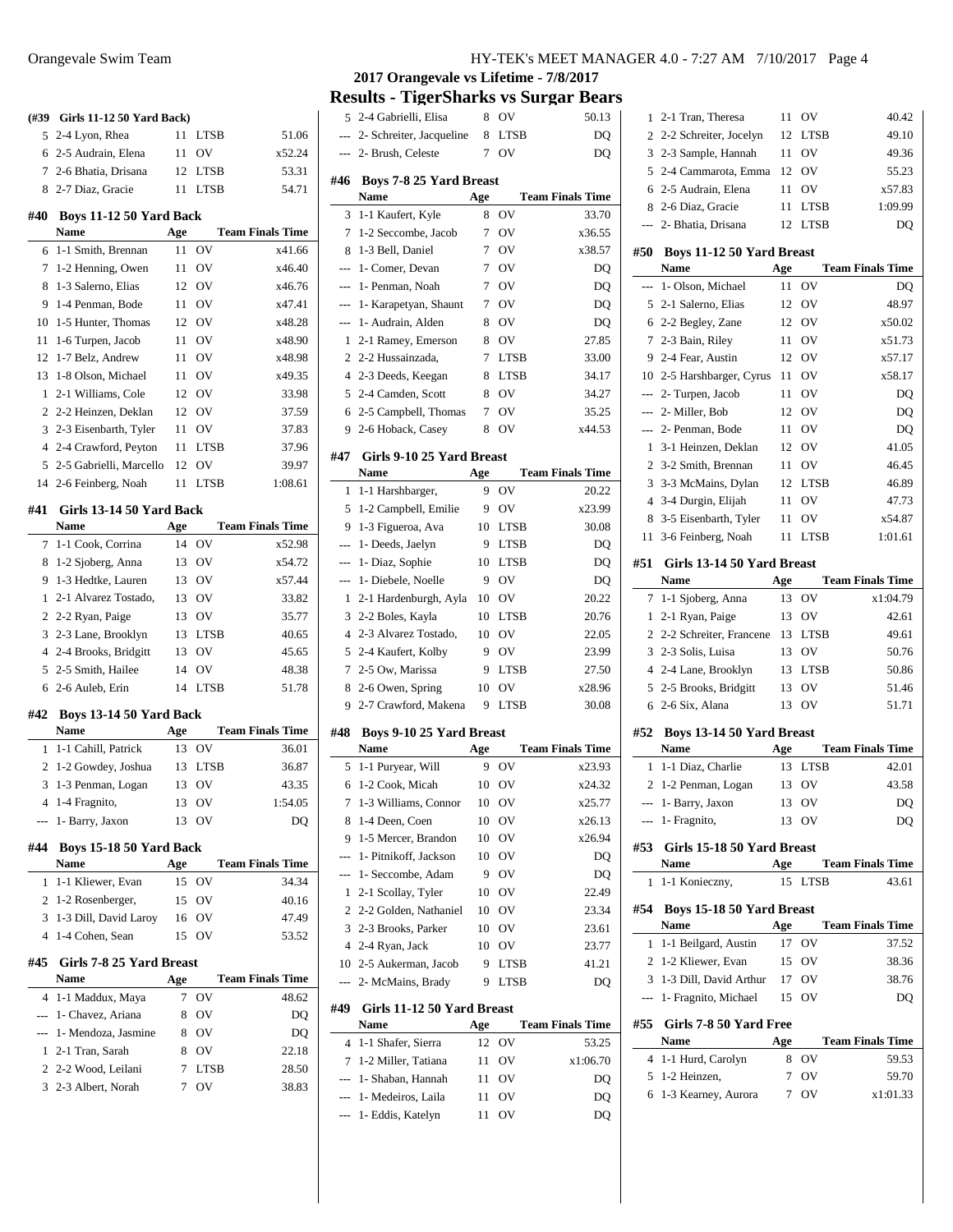| (#55           | Girls 7-8 50 Yard Free)              |           |             |                                    |
|----------------|--------------------------------------|-----------|-------------|------------------------------------|
| 8              | 1-4 Reece, Nova                      | 7         | OV          | x1:10.36                           |
| 9              | 1-5 Coulter, Noelle                  | 8         | OV          | x1:33.08                           |
| 1              | 2-1 Blair, Kate                      | 7         | OV          | 49.01                              |
| $\overline{c}$ | 2-2 Schreiter,                       | 8         | <b>LTSB</b> | 51.32                              |
| 3              | 2-3 Lee, Emily                       | 7         | OV          | 53.71                              |
| 7              | 2-4 Mercer, Nikki                    | 8         | OV          | x1:09.98                           |
| #56            | Boys 7-8 50 Yard Free                |           |             |                                    |
|                | Name                                 | Age       |             | <b>Team Finals Time</b>            |
| 2              | 1-1 Harshbarger,                     | 8         | OV          | 45.61                              |
| $\overline{4}$ | 1-2 Jenkins, Jack                    | 8         | OV          | 47.92                              |
| 8              | 1-3 Brady, Nolan                     | 8         | OV          | x53.48                             |
| 10             | 1-4 Matista, Dawson                  | 7         | OV          | x1:02.10                           |
| 11             | 1-5 Bain, Jacoby                     | 8         | OV          | x1:04.60                           |
| 12             | 1-6 Comer, Devan                     | 7         | OV          | x1:05.30                           |
| 13             | 1-7 Harter, Mason                    | 8         | OV          | x1:06.08                           |
| 1              | 2-1 Golden, Brayden                  | 8         | OV          | 41.10                              |
| 3              | 2-2 Boles, Brock                     | 7         | <b>LTSB</b> | 47.58                              |
| 5              | 2-3 Figueroa, Ethan                  | 8         | <b>LTSB</b> | 49.06                              |
| 6              | 2-4 Stratton, Wyatt                  | 8         | OV          | 50.48                              |
| 7              | 2-5 Penman, Wyatt                    | 8         | OV          | x50.66                             |
| 9              | 2-6 Begley, Rhys                     | 8         | OV          | x58.60                             |
| #57            |                                      |           |             |                                    |
|                | Girls 9-10 50 Yard Free<br>Name      | Age       |             | <b>Team Finals Time</b>            |
| 6              | 1-1 Owen, Spring                     | 10        | OV          | 46.22                              |
| 9              | 1-2 Schreiter, Diana                 | 10        | <b>LTSB</b> | 52.52                              |
| 10             | 1-3 Richardson, Lola                 | 10        | OV          | x57.45                             |
| 11             | 1-4 Hershey, Sara                    | 10        | <b>LTSB</b> | x1:01.16                           |
| 1              | 2-1 Hardenburgh, Ayla                | 10        | OV          | 35.75                              |
| $\overline{c}$ | 2-2 Boles, Kayla                     | 10        | <b>LTSB</b> | 37.30                              |
| 3              | 2-3 Ow, Ellie                        | 9         | <b>LTSB</b> | 41.69                              |
| $\overline{4}$ | 2-4 Ow, Marissa                      | 9         | <b>LTSB</b> | 42.41                              |
| 5              | 2-5 Krepich, Allison                 | 9         | OV          | 43.60                              |
| 7              | 2-6 Rocker Hooper,                   | 10        | OV          | 47.59                              |
| 8              | 2-7 Campbell, Emilie                 | 9         | OV          | x48.04                             |
|                |                                      |           |             |                                    |
| #58            | Boys 9-10 50 Yard Free<br>Name       |           |             | <b>Team Finals Time</b>            |
|                |                                      | Age<br>10 | ov          |                                    |
| 3<br>5         | 1-1 Brooks, Parker<br>1-2 Deen, Coen | 10        | OV          | 38.60<br>x39.13                    |
| 7              | 1-3 Belz, Anthony                    | 9         | OV          | x52.10                             |
| 8              | 1-4 Affleck, Connor                  | 9         | OV          | x58.01                             |
| 9              | 1-5 Espinoza, Jonathon               | 10        | OV          | x58.09                             |
| 10             | 1-6 Winchell, Nate                   | 10        | OV          | x1:00.76                           |
| 1              | 2-1 Golden, Nathaniel                | 10        | OV          | 32.75                              |
| 2              | 2-2 Pitnikoff, Jackson               | 10        | OV          | 37.89                              |
| $\overline{4}$ | 2-3 Seccombe, Adam                   | 9         | OV          | 38.94                              |
| 6              | 2-4 Tran, Nicolas                    | 9         | OV          | x40.53                             |
|                |                                      |           |             |                                    |
| #59            | Girls 11-12 100 Yard Free            |           |             |                                    |
| $\overline{c}$ | <b>Name</b><br>1-1 Jenkins, Anna     | Age<br>11 | ov          | <b>Team Finals Time</b><br>1:16.27 |
| 1              | 2-1 Tran, Theresa                    | 11        | OV          | 1:09.95                            |
| 3              | 2-2 Pardo, Madalyn                   | 11        | OV          | 1:22.61                            |
| $\overline{4}$ | 2-3 Shaban, Hannah                   | 11        | OV          | 1:26.33                            |
| 5              | 2-4 Kliewer, Shay                    | 12        | OV          | x1:30.04                           |
|                |                                      |           |             |                                    |

## **2017 Orangevale vs Lifetime - 7/8/2017 Results - TigerSharks vs Surgar Bears**

| #60            | <b>Boys 11-12 100 Yard Free</b>              |           |             |                         |
|----------------|----------------------------------------------|-----------|-------------|-------------------------|
|                | <b>Name</b>                                  | Age       |             | <b>Team Finals Time</b> |
| 3              | 1-1 Miller, Bob                              | 12        | ov          | 1:17.45                 |
| 5              | 1-2 Durgin, Elijah                           | 11        | OV          | x1:18.02                |
| 6              | 1-3 Henning, Owen                            | 11        | OV          | x1:21.06                |
| 8              | 1-4 Begley, Zane                             | 12        | OV          | x1:33.45                |
| 9              | 1-5 Ramey, Benson                            | 11        | OV          | x1:37.29                |
| 1              | 2-1 Gabrielli, Marcello                      | 12        | ov          | 1:11.44                 |
| 2              | 2-2 Smith, Brennan                           | 11        | ov          | 1:16.41                 |
| 4              | 2-3 Harshbarger, Cyrus                       | 11        | OV          | 1:17.95                 |
| 7              | 2-4 Belz, Andrew                             | 11        | ov          | x1:26.84                |
| #61            | <b>Girls 13-14 100 Yard Free</b>             |           |             |                         |
|                | Name                                         | Age       |             | <b>Team Finals Time</b> |
| 5              | 1-1 Smith, Hailee                            | 14        | OV          | x1:32.92                |
| 6              | 1-2 Hedtke, Lauren                           | 13        | OV          | x1:38.84                |
| 1              | 2-1 Wilhelms, Isabella                       |           | 14 OV       | 1:02.70                 |
| 2              | 2-2 Alvarez Tostado,                         | 13        | OV          | 1:04.36                 |
| 3              | 2-3 Matista, Maryanna                        | 13        | OV          | 1:06.71                 |
| 4              | 2-4 Ryan, Paige                              | 13        | OV          | 1:13.40                 |
|                |                                              |           |             |                         |
| #62            | <b>Boys 13-14 100 Yard Free</b><br>Name      |           |             | <b>Team Finals Time</b> |
|                | 1-1 Coulter, James                           | Age<br>13 | OV          | 58.10                   |
| 1              |                                              | 13        | OV          | 1:04.55                 |
| 2              | 1-2 Scollay, Cody                            |           |             |                         |
| #63            | Girls 15-18 100 Yard Free                    |           |             |                         |
|                | Name                                         | Age       |             | <b>Team Finals Time</b> |
| $---$          | 1- Konieczny, Lindsay                        | 15        | LTSB        | X1:07.74                |
| #64            |                                              |           |             |                         |
|                | <b>Boys 15-18 100 Yard Free</b>              |           |             |                         |
|                | <b>Name</b>                                  |           |             |                         |
|                |                                              | Age       |             | <b>Team Finals Time</b> |
| 1              | 1-1 Beilgard, Austin                         | 17        | OV          | 56.82                   |
| 2<br>3         | 1-2 Dill, David Laroy                        | 16<br>15  | OV<br>OV    | 1:09.35<br>1:13.41      |
|                | 1-3 Fragnito, Michael                        |           |             |                         |
| #65            | Girls 7-8 25 Yard Fly                        |           |             |                         |
|                | <b>Name</b>                                  | Age       |             | <b>Team Finals Time</b> |
| 2              | 1-1 Blair, Kate                              | 7         | ov          | 29.05                   |
| 5              | 1-2 Kearney, Aurora                          | 7         | ov          | 33.97                   |
| 6              | 1-3 Heinzen,                                 | 7         | OV          | x34.83                  |
| 7              | 1-4 Brush, Celeste                           | 7         | OV          | x38.50                  |
| ---            | 1- Chavez, Ariana                            | 8         | ov          | DQ                      |
| 1              | 2-1 Tran, Sarah                              | 8         | OV          | 22.23                   |
| 3              | 2-2 Hurd, Carolyn                            | 8         | OV          | 31.10                   |
| $\overline{4}$ | 2-3 Taylor, Madilynn                         | 8         | <b>LTSB</b> | 32.74                   |
| 8              | 2-4 Gabrielli, Elisa                         | 8         | OV          | x45.66                  |
| $---$          | 2- Moorhouse, Tinsley                        | 7         | LTSB        | DQ                      |
| ---            | 2- Mercer, Nikki                             | 8         | OV          | DQ                      |
|                |                                              |           |             |                         |
| #66            | Boys 7-8 25 Yard Fly                         |           |             |                         |
| $\overline{a}$ | Name                                         | Age       |             | <b>Team Finals Time</b> |
|                | 1- Hunter, Oliver                            | 8<br>7    | ov          | DQ                      |
|                | 4 2-1 Seccombe, Jacob                        |           | OV          | 26.94                   |
| 6              | 2-2 Lane, Hudson                             | 8         | LTSB        | 28.77                   |
| 8.             | 2-3 Hussainzada,                             | 7         | <b>LTSB</b> | 32.88                   |
|                | --- 2- Penman, Noah                          | 7         | OV          | DQ                      |
| ---            | --- 2- Eisenbarth, Ryder<br>2- Penman, Wyatt | 7<br>8    | OV<br>OV    | DQ<br>DQ                |

|                | 2- Bell, Daniel                         | 7        | ov          | DQ                      |
|----------------|-----------------------------------------|----------|-------------|-------------------------|
| ---            | 2- Matista, Dawson                      | 7        | OV          | DQ                      |
| 1              | 3-1 Golden, Brayden                     | 8        | OV          | 24.73                   |
| $\overline{c}$ | 3-2 Camden, Scott                       | 8        | OV          | 25.32                   |
| 3              | 3-3 Figueroa, Ethan                     | 8        | LTSB        | 25.75                   |
| 5              | 3-4 Kaufert, Kyle                       | 8        | OV          | 27.44                   |
| 7              | 3-5 Stratton, Wyatt                     | 8        | OV          | x30.17                  |
| 9.             | 3-6 Clark, Riley                        | 8        | <b>LTSB</b> | 35.24                   |
|                | 3- Boles, Brock                         | 7        | <b>LTSB</b> | DQ                      |
| #67            |                                         |          |             |                         |
|                | Girls 9-10 25 Yard Fly<br>Name          | Age      |             | <b>Team Finals Time</b> |
| 5              | 1-1 Diebele, Noelle                     | 9        | OV          | 27.61                   |
| ---            | 1- Fragnito, Alyssa                     | 9        | OV          | DQ                      |
| ---            | 1- Six, Ashlyn                          | 9        | OV          | DQ                      |
| ---            | 1- Drew, Allison                        | 9        | OV          | DQ                      |
| 1              | 2-1 Alvarez Tostado,                    | 10       | OV          | 17.10                   |
| $\overline{c}$ |                                         | 9        | OV          | 20.46                   |
|                | 2-2 Coulter, Leigh Ann                  |          |             | 22.16                   |
| 3              | 2-3 Figueroa, Ava                       | 10       | <b>LTSB</b> |                         |
| $\overline{4}$ | 2-4 Kaufert, Kolby                      | 9        | OV          | 22.58                   |
|                | 6 2-5 Harshbarger,                      | 9        | OV          | x29.14                  |
| 7              | 2-6 Schreiter, Diana                    | 10       | <b>LTSB</b> | 29.45                   |
| #68            | <b>Boys 9-10 25 Yard Fly</b>            |          |             |                         |
|                | <b>Name</b>                             | Age      |             | <b>Team Finals Time</b> |
| 4              | 1-1 Mercer, Brandon                     | 10       | OV          | 26.20                   |
| 5              | 1-2 Turpen, Robert                      | 9        | OV          | x26.92                  |
| 7              | 1-3 Gilbreath, Alex                     | 10       | OV          | x29.20                  |
| $---$          | 1- Dover, Andrew                        | 10       | OV          | DQ                      |
| $\overline{a}$ | 1- Cook, Micah                          | 10       | OV          | DQ                      |
|                | 1- Pardo, Joseph                        | 10       | OV          | DQ                      |
| 1              | 2-1 Puryear, Will                       | 9        | OV          | 21.55                   |
| 2              | 2-2 Ryan, Jack                          | 10       | OV          | 22.54                   |
|                |                                         |          |             |                         |
| 3              | 2-3 Camden, Sean                        | 10       | OV          | 24.77                   |
| 6              | 2-4 Williams, Connor                    | 10       | OV          | x28.32                  |
| 8              | 2-5 Callaway, Andrew                    | 9        | LTSB        | 30.51                   |
| 9              | 2-6 Aukerman, Jacob                     | 9        | <b>LTSB</b> | 32.18                   |
|                |                                         |          |             |                         |
| #69            | <b>Girls 11-12 50 Yard Fly</b><br>Name  | Age      |             | <b>Team Finals Time</b> |
| 2              | 1-1 Shafer, Sierra                      | 12       | OV          | 41.56                   |
| 5              | 1-2 Sample, Hannah                      | 11       | OV          | x53.01                  |
| 1              | 2-1 Jenkins, Anna                       | 11       | OV          | 40.80                   |
| 3              | 2-2 Smith, Faith                        | 11       | OV          | 42.78                   |
| 4              | 2-3 Cammarota, Emma                     | 12       | ov          | 43.20                   |
| 6              | 2-4 Legari, Maya                        | 12       | ov          | x53.05                  |
|                |                                         |          |             |                         |
| #70            | <b>Boys 11-12 50 Yard Fly</b>           |          |             |                         |
| 6              | Name                                    | Age      |             | <b>Team Finals Time</b> |
| $\overline{a}$ | 1-1 Olson, Michael<br>1- Salerno, Elias | 11<br>12 | OV          | x52.07                  |
| $---$          | 1- Penman, Bode                         | 11       | ov<br>OV    | DQ<br>DQ                |
|                |                                         | 11       |             |                         |
|                | 1- Turpen, Jacob                        | 12       | OV          | DQ                      |
| ---            | 1- Hunter, Thomas                       |          | OV          | DQ                      |
| 1              | 1- Ramey, Benson                        | 11       | OV          | DQ                      |
| $\overline{c}$ | 2-1 Matista, Matthew                    | 12       | ov          | 31.85                   |
|                | 2-2 Williams, Cole                      | 12       | ov          | 33.32                   |
| 3<br>4         | 2-3 Crawford, Peyton<br>2-4 Bain, Riley | 11<br>11 | LTSB<br>OV  | 37.72<br>43.52          |